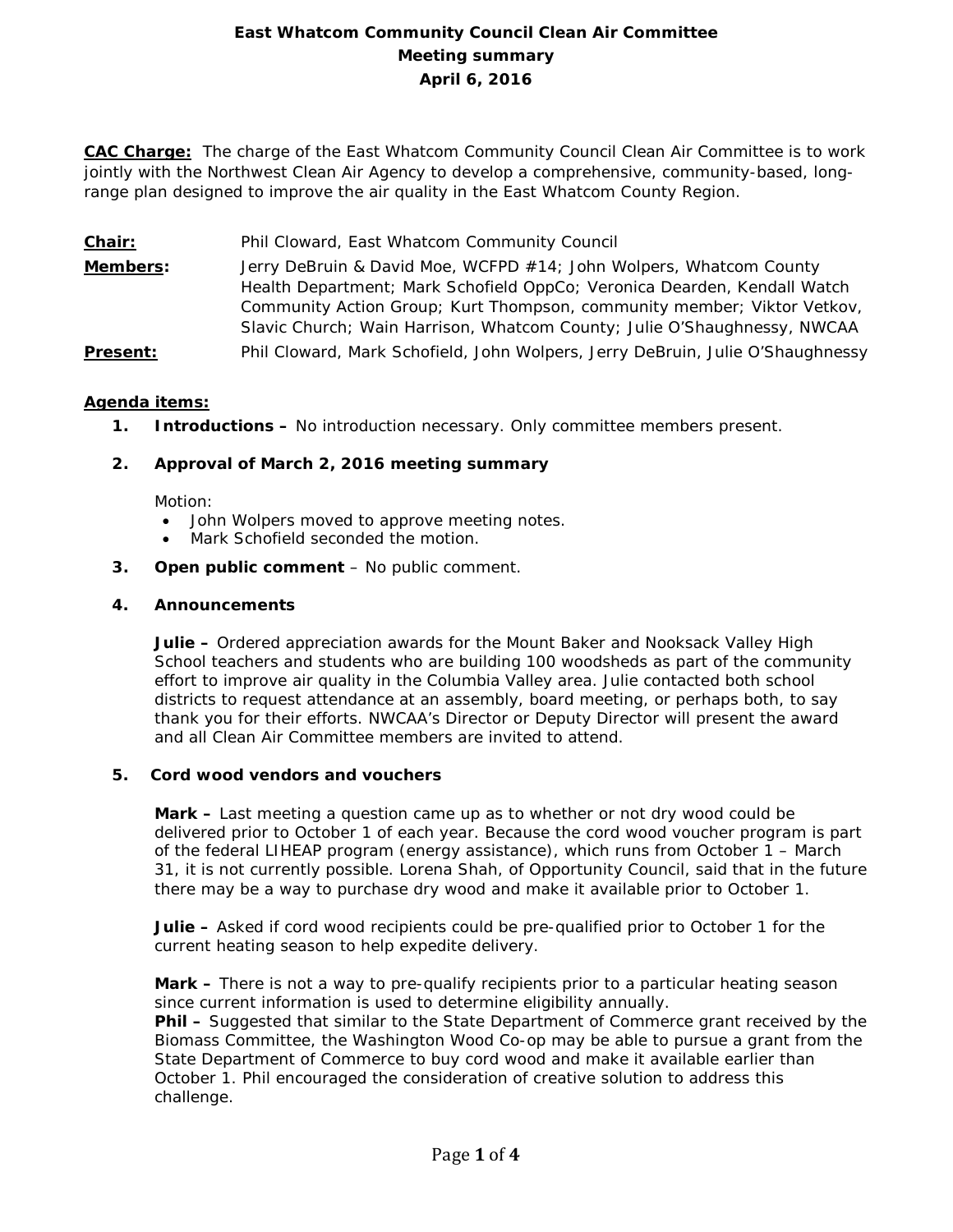**Mark –** A second question from last meeting was whether or not qualifying wood vendors outside of the Columbia Valley could participate in the program. The original RFQ was intended to focus the positive economic impact on the Columbia Valley, if the vendors could meet the wood demand. Shah is open to soliciting wood purveyors outside of the valley and will leave it up to the committee to recommend the criteria for expansion. She will include the expanded criteria in the RFQ if submitted by mid-July.

**Phil –** The original wood bank program limited wood vendors to vendors in the valley. Of the four potential vendors, two participated. Phil recommended that eligibility be expanded to vendors outside of the Columbia Valley area to meet the demand.

**Jerry –** Received a question from a vendor about the amount of liability insurance necessary to participate in the program.

**Mark** – Insurance requirements are included in the RFQ.

**Julie –** Asked how long it takes to qualify residents for heating assistance once applications are received by Opportunity Council staff.

**Mark –** Once a residence comes in for their appointment, their reward is fairly immediately. For example, for electric it's sent right then to PSE. For wood the slowdown may be scheduling the delivery to the house. Realistically, clients could start receiving wood by mid-October. Mark will work with Lorena to see if wood can be delivered outside of the LIHEAP timeframe to help prepare for the following wood-heating season since program qualification is good for a year from the approval date.

**Phil –** Reminded the committee that the overall intent of the wood bank program is to be multi-faceted and provide wood to all residents, not just residents who qualify for the LIHEAP program.

**Jerry –** Supported the concept of a wood bank that helps to provide a broader public service. Fire department call-outs where residents are found to be freezing with no available fire wood are an example of a broader need. FYI, the fire department provided 3 cords of wood this winter to residents in need. Several suppliers were contacted and none had wood available for that purpose. Vendors will need to make sure that they have adequate supply to satisfy the demand if they want to participate in the program.

**Mark –** Asked if the committee wanted to discuss additional vendors today or at our next meeting. The committee as a whole responded that it is open to adding vendors and engaging in further discussion.

**Phil –** Said that gathering names and information about potential additional vendors and discussing the topic at the next meeting may be most beneficial.

## **6. Biomass committee update**

**Phil –** The biomass committee has morphed into the Washington Woodland Cooperative which currently has an appointed board until an elected board is in place. The purpose is to promote value-added forest products. Still need to meet with Wain Harrison regarding structure permitting requirements. Also met informally with Lehigh representative about leasing the light industrial area located off Limestone Road, inside Columbia Valley UGA.

## **7. Residential woodsheds; construction & delivery update**

**Julie –** Complimented Phil and the delivery crew for their excellent job in delivering woodsheds to Columbia Valley residents. Approximately 65 applications have been submitted and 50 woodsheds have been delivered.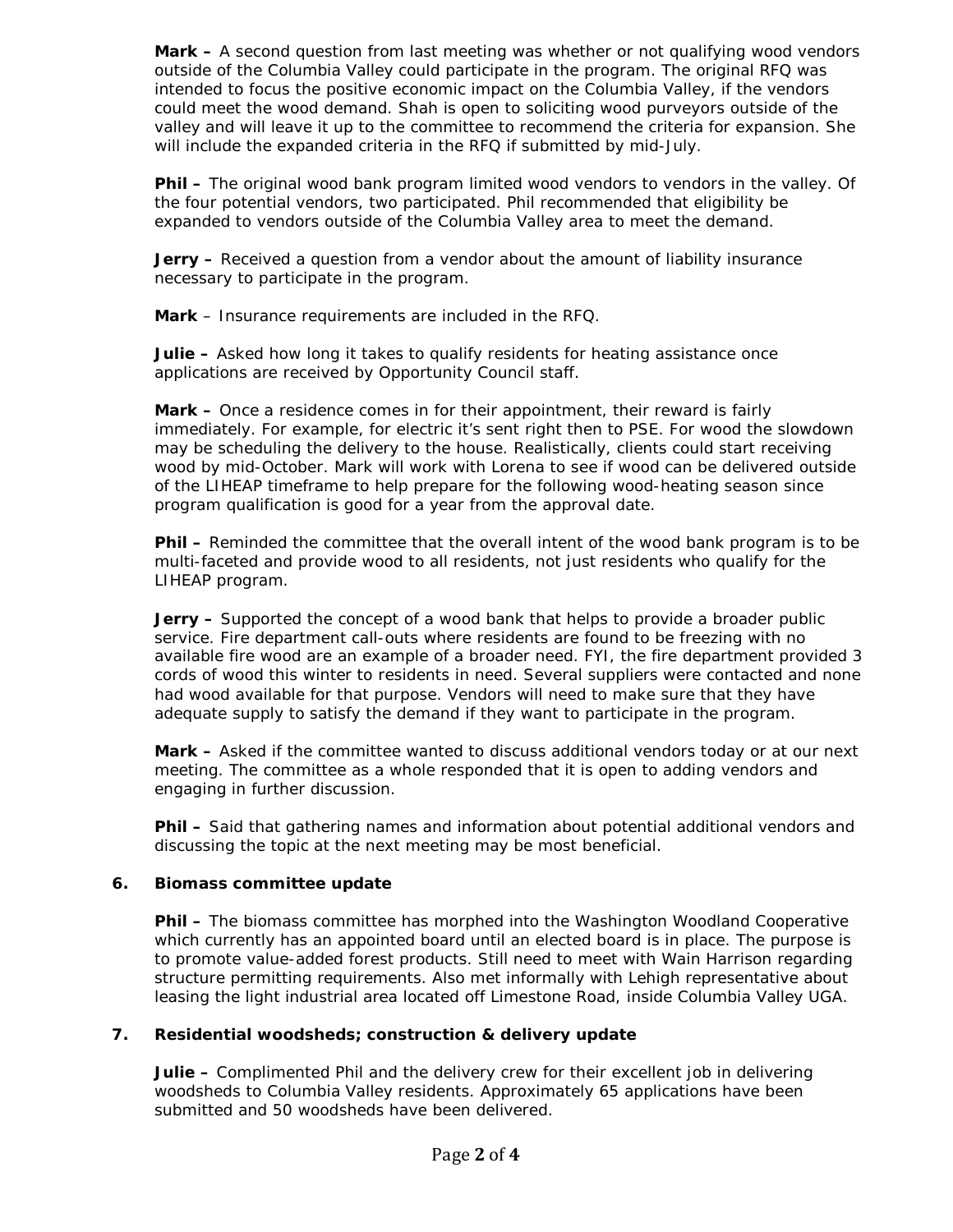Phil - Said that last weekend, they delivered 6 sheds within 45 minutes!

**Julie -** The woodshed application and program description were translated into Spanish at the request of EWRRC Opportunity Council staff after experiencing the need with a Spanish speaking resident. Translation of the application and program description into Russian also seems prudent to ensure accessibility to all Columbia Valley residents.

**Jerry –** Offered help with translating documents, via Russian-speaking fire district staff. He also delivered to the Slavic Church, the English-to-Russian translated post-cards that included promotion of the woodshed program.

**Phil –** Said that he would contact Viktor Vetkov, Pastor of the Slavic Church, and ask for his assistance and/or suggestions on how to reach his church community about the woodshed program.

### **8. NWCAA enforcement/education efforts**

**Julie –** Two teams of NWCAA inspectors conducted enforcement/educational outreach on February 25. Inspectors followed pre-determined routes and were able to cover most of the Columbia Valley.

Five written warnings were issued for excessively smoky chimneys. In addition, contact was made with approximately 20 residents about burning techniques, opacity, potential enforcement, and available resources.

NWCAA's next focus and outreach effort will be on air pollution burn bans to fully inform residents about; what they are, when and why they are called, what implications they have on residents, and how they can potentially be avoided.

**Phil –** Expressed that focusing on burn bans has a negative connotation. The actual number of consecutive days in which prolonged air inversions resulting in poor air quality during winter-heating months are few and typically occur in November. In most cases, thermal lift provides for particulate emission dispersion by mid-morning. When this happens, the high level of particulate indicated on the sign in front of the fire department does not correlate with what people visibly see and the meaningfulness of the gauge is lost.

**Jerry –** Inquired about the possibility of a voluntary burn ban that may help to minimize emissions proactively when a prolonged air stagnation period is forecasted. Curious about the potential effectiveness of a voluntary curtailment and how it may abate a burn ban.

**Phil –** NWCAA's message regarding burn bans should be focused on the timeframe (November) in which air quality is the worst and ask residents to exercise their utmost restraint with burning. Garbage burning in woodstoves is also an activity that needs attention.

**Jerry -** Success would be that through education, all residents learn how to burn cleanly. Perhaps the message should focus on how to properly burn dry wood, especially in light of the woodshed effort.

**Mark –** Shared recent social science research on messages that compel people to change their behavior, the most effective being comparison of their behavior with their neighbor (peer pressure). Since there are multiple people in the valley that pride themselves on clean burning, perhaps the use of this approach when developing "the message" may be effective in helping to achieve the objective of burning cleanly.